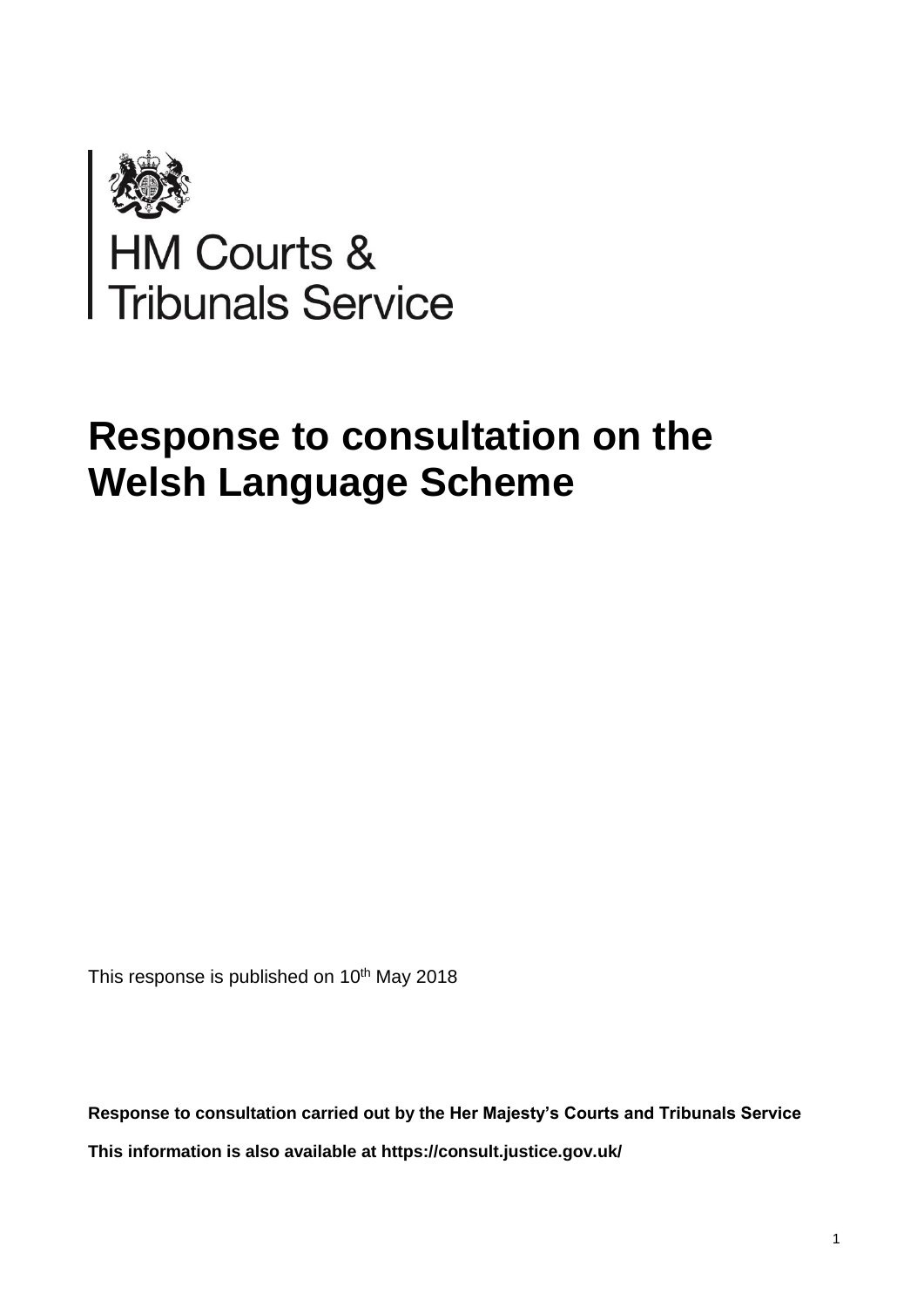## **Response to consultation on the Welsh Language Scheme**

## **Contents**

| Introduction and contact details          | 4  |
|-------------------------------------------|----|
| Background                                | 5  |
| Summary of responses                      | 6  |
| Responses to specific questions           | 8  |
| Conclusion and next steps                 | 13 |
| <b>Consultation principles</b>            | 14 |
| Annex A: List of consultation respondents | 15 |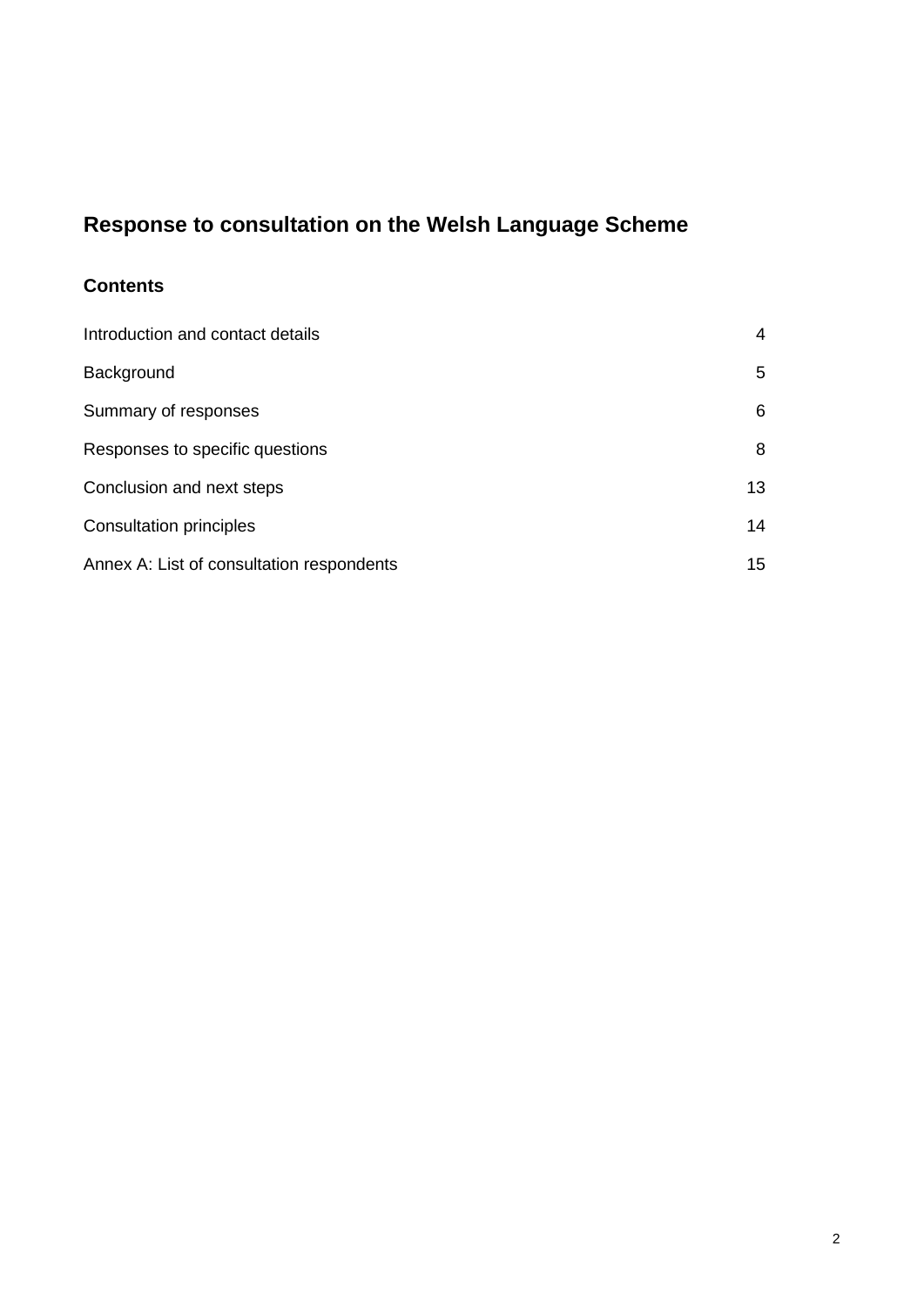[leave this page blank – back of contents page]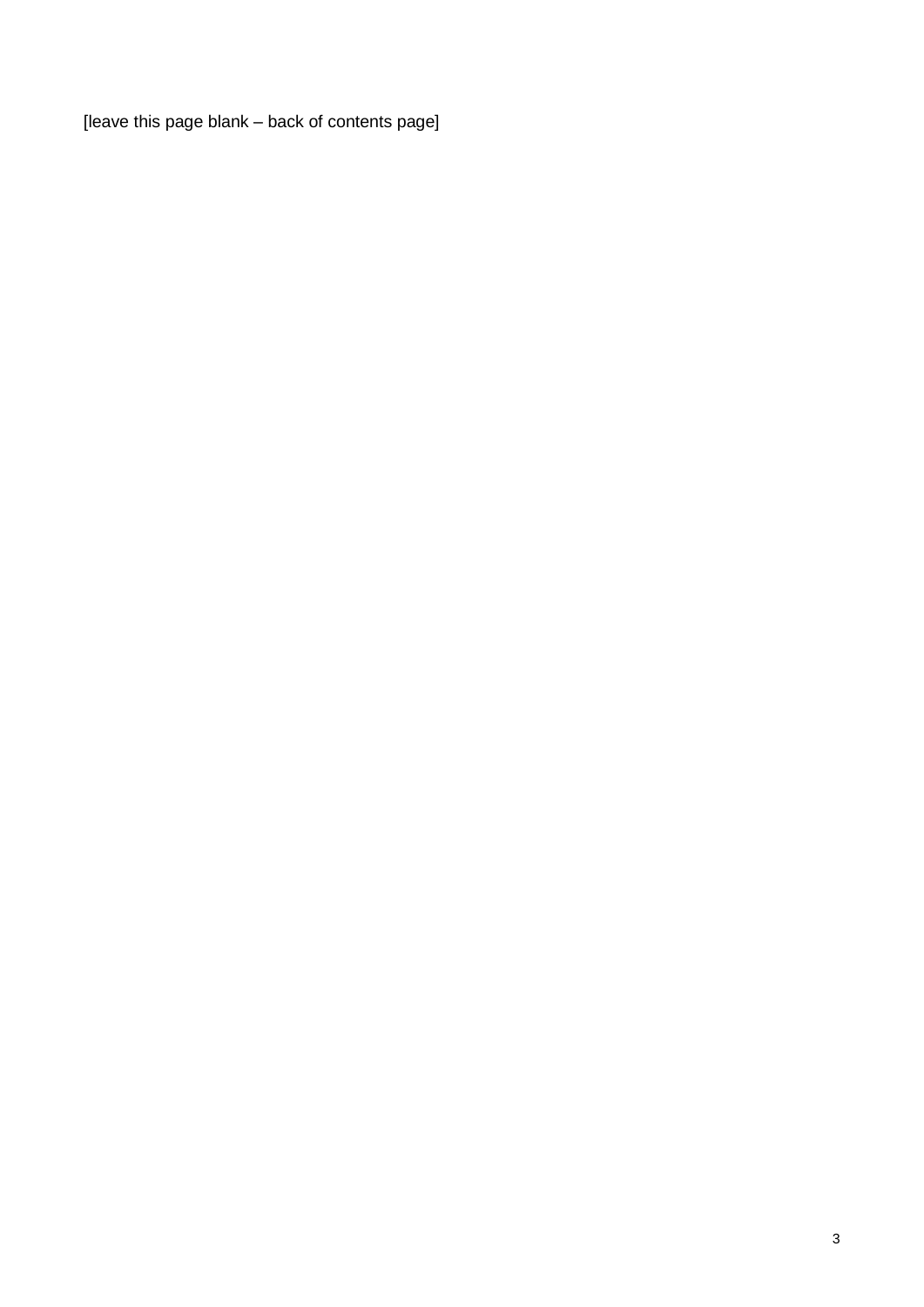#### **Introduction and contact details**

This document is the response to the consultation on Her Majesty's Courts and Tribunals' (HMCTS) Welsh Language Scheme

It will cover:

- the background to the report
- a summary of the responses to the consultation
- a response to the issues raised
- the next steps following this consultation

Further copies of this report and the consultation paper can be obtained by contacting Hywel Hughes at the address below:

**Welsh Language Unit Caernarfon Justice Centre Llanberis Road Caernarfon Gwynedd LL55 2DF**

This report is also available at <https://consult.justice.gov.uk/> Alternative format versions of this publication can be requested from the above address.

#### **Complaints or comments**

If you have any complaints or comments about the consultation process you should contact HMCTS at the above address.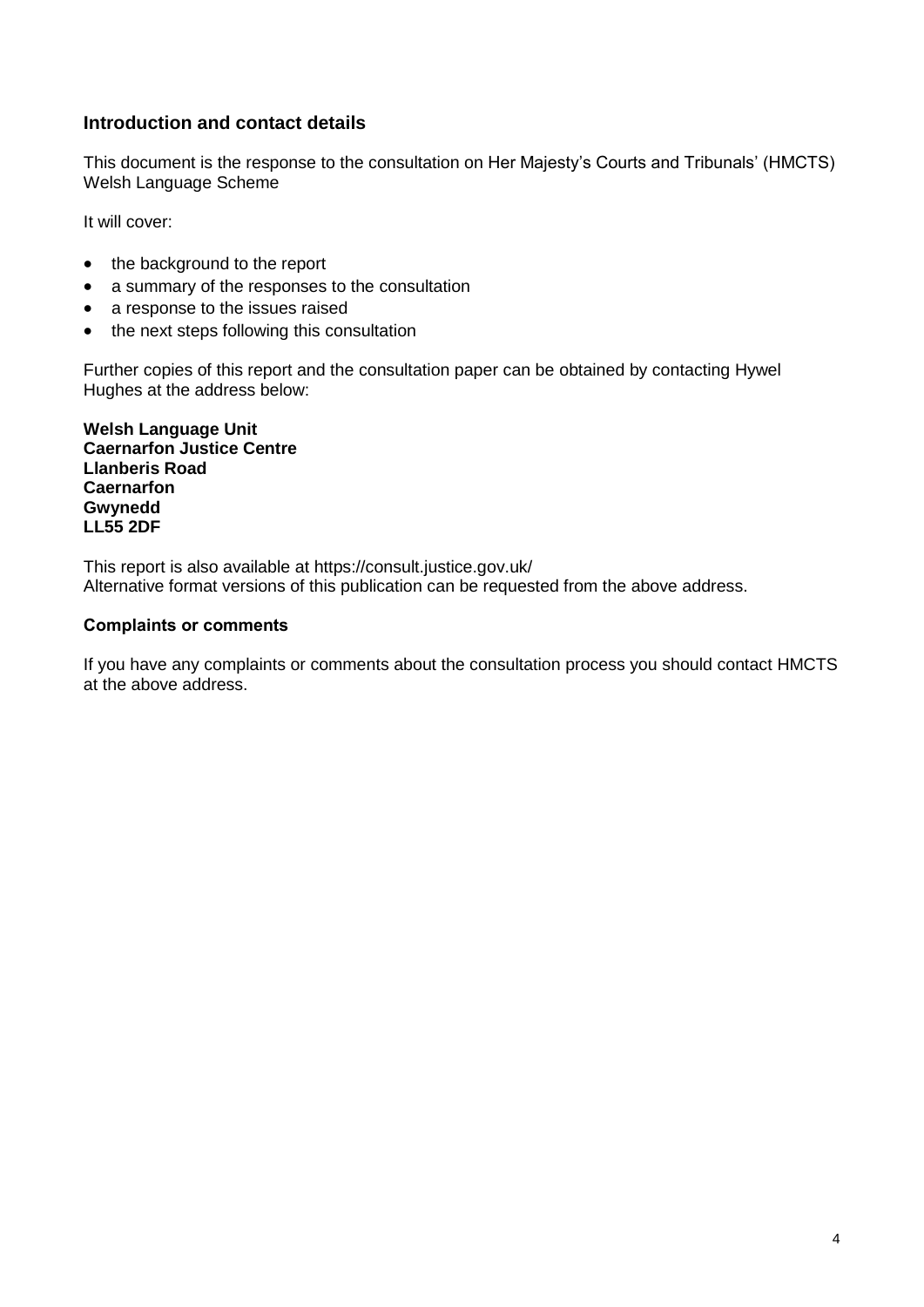#### **Background**

- 1. The consultation paper on the "Welsh Language Scheme" was published on 11th December 2017 and closed on 29<sup>th</sup> January 2018. It invited comments on HMCTS' proposed revised Welsh Language Scheme (the "Scheme"). The Scheme is firmly based on the principle in Section 5 of the Welsh Language Act 1993 that, in the conduct of public business and the administration of Justice in Wales, HMCTS will treat the English and Welsh languages on a basis of equality.
- 2. Respondents were requested to comment on three particular questions:
	- Do you think that the Scheme is clear enough in explaining what services HMCTS will provide in Welsh to the public, staff and the magistracy?
	- What improvements if any would you make to the Scheme?
	- Is there anything we should include in the Scheme that would assist us to better deliver a Welsh service in a Wales that is continuously changing?
- 3. Respondents were able to submit their views and comments on paper or online in either Welsh or English
- 4. We are grateful to everyone who responded to our consultation. The responses represent an invaluable source of views, information and ideas which will inform the publication of our revised Welsh Language Scheme
- 5. This consultation response summarises the responses received, our response to them, and how the consultation process has influenced the revised Scheme. The full list of respondents is given at [Annex A.](#page-14-0)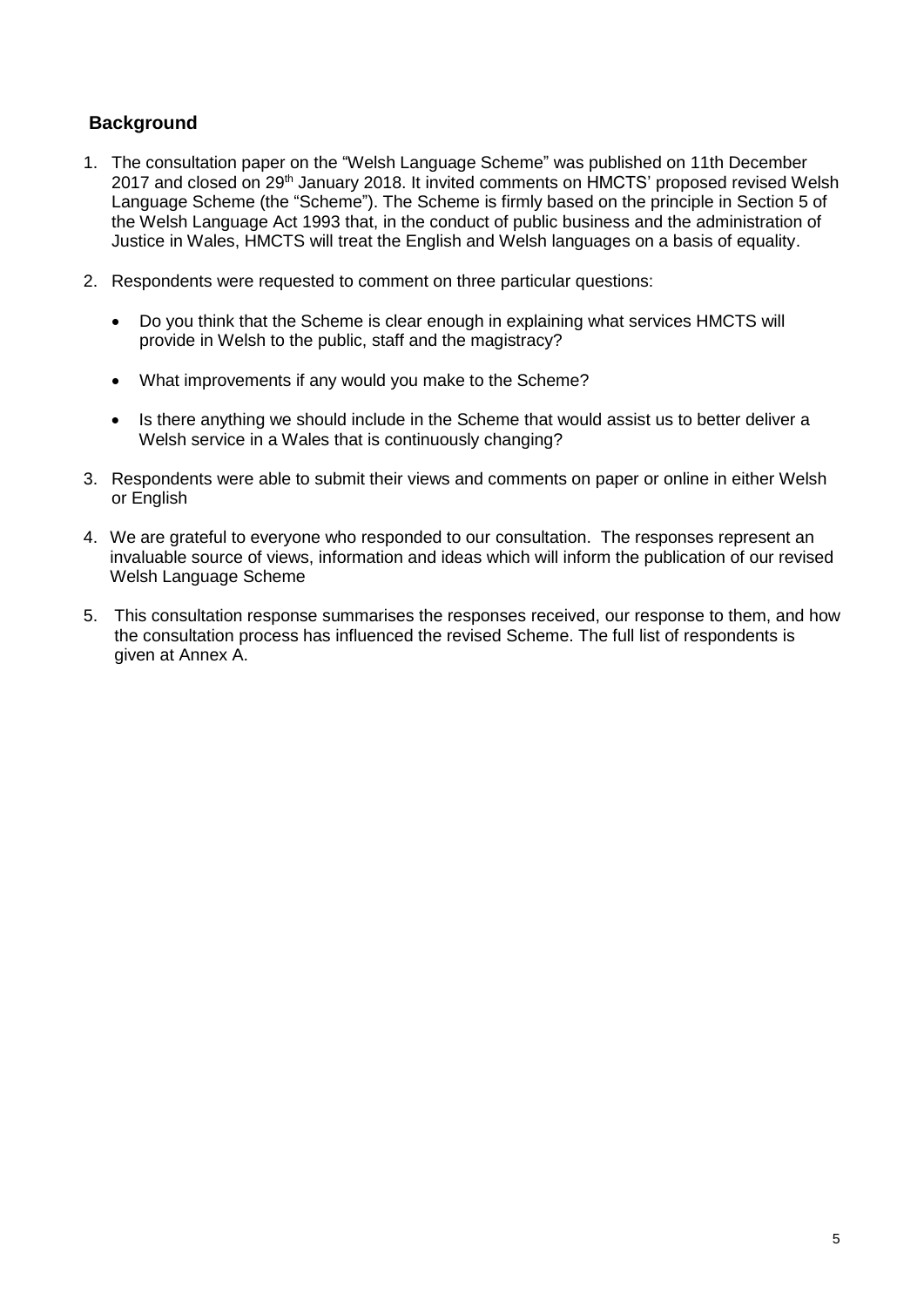#### **Summary of responses**

- 6. A total of eighteen responses to the consultation paper were received and the majority of the responses came from the judiciary and magistracy. Other responses came from HMCTS staff, Cymdeithas Cyfieithwyr Cymru (Association of Welsh Translators and Interpreters), Mudiad Dathlu'r Gymraeg (Association to Celebrate the Welsh Language – not an official translation of the title), South Wales Police and the Department for Work and Pensions.
- 7. The responses to the consultation were positive. The majority of respondents agreed with the content of the proposed Welsh Language Scheme, including its commitments, and with the consultation process itself.
- 8. The main points raised in comments were about:
	- HMCTS' plans to advertise Welsh essential posts in Wales and greater clarity within the Scheme as to when we would look to advertise a post with Welsh essential as opposed to Welsh desirable, and if essential at what level of fluency
	- More clarity on the vocational courses we would offer our staff in Welsh
	- A comment as to whether the existing process for dealing with complaints in relation to the Welsh language provision within Probate remains the same
	- Respondents were pleased to note the reference within the Scheme to use translators who were members of Cymdeithas Cyfieithwyr Cymru if HMCTS' own translators were unable to do the work internally
	- A comment from the judiciary that the Scheme should state that if a witness wishes to give evidence in Welsh and is examined or cross examined in English, that the witness be given the choice of having the English questions translated into Welsh
	- The need to record formally within the Scheme the arrangements in place with Cymdeithas Cyfieithwyr Cymru (referred to hereafter as CCC) that the ability to interpret in Welsh in court hearings is a Specialist Professional Category within CCC's membership category
	- The responses from Magistrates requested HMCTS to do more to inform court users of their right to use Welsh in hearings and to ensure the Scheme was publicised extensively including within the Magistracy itself
	- There were positive comments in relation to HMCTS' commitment to provide digitised services in Welsh
	- One respondent stated that the demand for Welsh services was low in North East Wales
	- Greater clarity as to the use of Welsh in the Court of Appeal or the Upper Tribunal
	- The need to include the Welsh Language Liaison Judges as interested parties in the section on those with 'Responsibility for the Scheme'
	- Although paragraph 5.22 of the Scheme states that there is no right to a Welsh hearing (only to speak Welsh in a hearing) it might need replicating in the specific section relating to the work of the Tribunals and especially in relation to SSCS hearings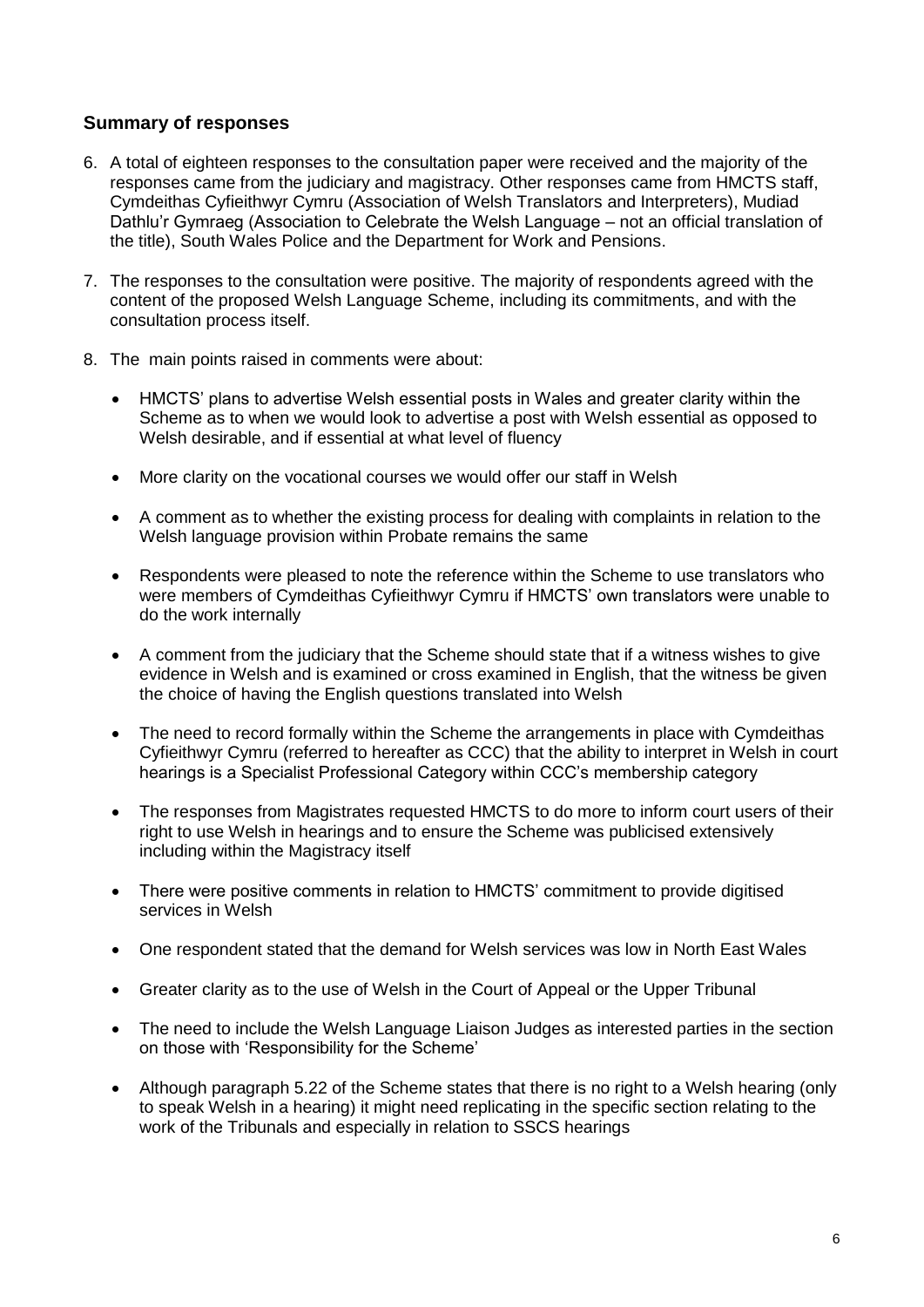- Welcoming the firm commitment to the Welsh language provided by HMCTS' Chief Executive in the Foreword to the Scheme.
- There were a few comments that referred to typographical or semantical related matters
- One comment in relation to HMCTS publishing its own list of Welsh terms as opposed to waiting for these to be standardised
- The need to include the judiciary in the reference to the general public in paragraph 1.4 which already included references to the legal profession, local authorities and public prosecuting authorities
- A comment as to whether the Scheme should make reference to the newly established Business and Property Court
- A comment that the Scheme should detail the Welsh related courses that new staff to the organisation in Wales should complete
- Referring to Welsh interpretation in court as interpretation as opposed to simultaneous translation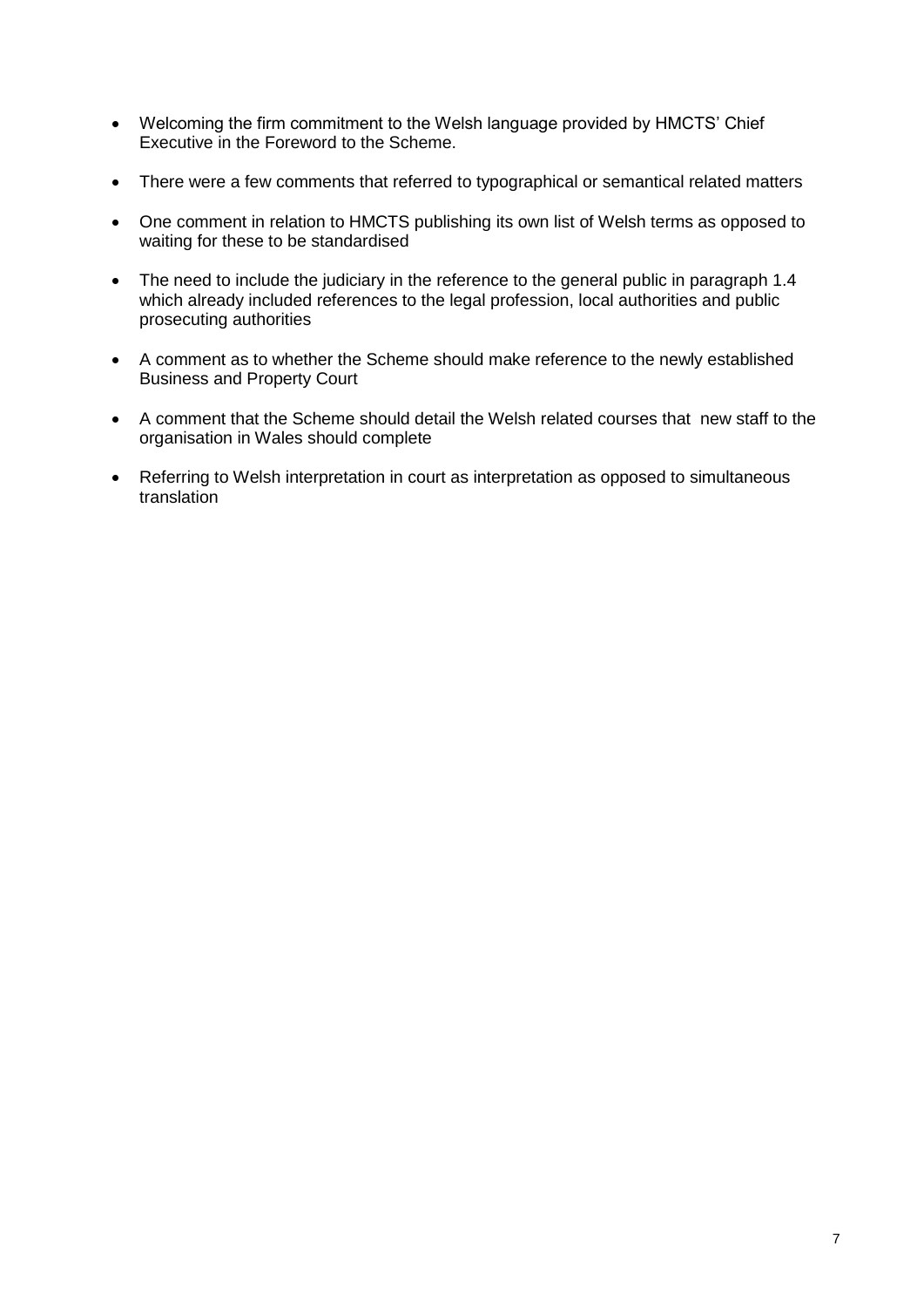#### **Responses to specific questions**

#### **1. Do you think that the Scheme is clear enough in explaining what services HMCTS will provide in Welsh to the public, staff and the magistracy?**

The majority of respondents agreed that the provisions of the Scheme were clear enough.

One respondent suggested that the Scheme should provide a full list of all the occupational courses we hold in Welsh for staff.

Another response from a member of the Judiciary seeking clarity for SSCS Tribunal hearings in relation to what the actual legal requirements were in relation to the use of Welsh.

A comment from the judiciary that the Scheme should state that if a witness wishes to give evidence in Welsh and is examined or cross examined in English, that the witness be given the choice of having the English questions translated into Welsh

A member of staff raised the question following a request to use Welsh in the Upper Tribunal in London as to whether the Scheme should make it clear what provisions HMCTS offer in relation to the use of Welsh in any of the upper courts or tribunals. Allied to this was a comment from the Judiciary that if the Welsh language was used in a court or tribunal hearing outside of Wales then the relevant judge should as a matter of course contact the Welsh Language Liaison Judges for guidance.

Similarly mention was also made about making reference to the use of Welsh in the Business and Property Court which sits occasionally in Wales.

The responses from Magistrates requested HMCTS to do more to inform court users of their right to use Welsh in hearings and to ensure the Scheme was publicised extensively including within the Magistracy itself

Although the Courts and Tribunals allows the use of simultaneous interpretation from English to Welsh when a witness who has elected to give evidence in Welsh is questioned in English, there is a need to actually state this within the Scheme.

One comment drew attention to articulating better within the Scheme the Welsh language training that HMCTS staff would need to undertake.

#### **HMCTS response**

In relation to publishing a list of courses that we provide to staff in Welsh it is very difficult to be prescriptive as many of them arise on an ad hoc basis.

HMCTS has a good track record in trying to increase the use of Welsh internally but it has finite resources at its disposal. If we know that staff would appreciate us holding a course or training event in Welsh and that it would be supported then we would react positively to the situation as it arises. Indeed a recent Mental Health Awareness session for staff at Caernarfon was run in Welsh with the use of simultaneous interpretation for those who did not understand Welsh.

In relation to clarity as to what we are obliged to provide legally in SSCS hearings, paragraph 5.44 in the Section on 'Tribunal, Probate and Court of Protection Hearings' will include wording to say that there is no obligation for HMCTS to provide a bilingual panel but that it will endeavour to do so when we know that evidence will be presented orally in Welsh. However due to a shortage of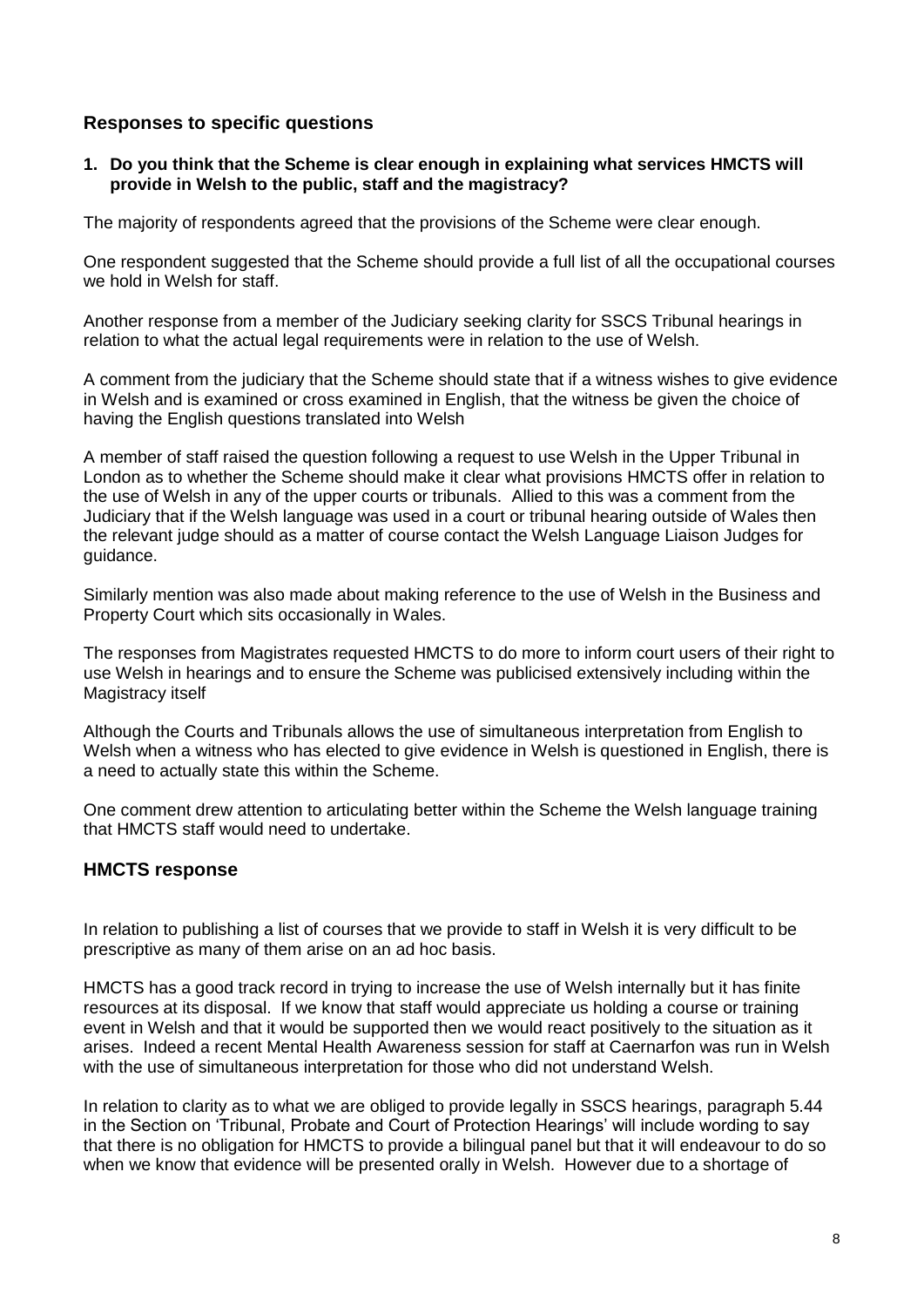medical panel members that speak Welsh, it will not be possible in all cases to do this and in such instances the use of Welsh will be facilitated with the support of a Welsh language interpreter.

We will include reference within the Scheme at Section 5 to offering a choice for a witness giving evidence in Welsh to have English questions translated into Welsh as follows "*Any witness who has elected to give evidence in Welsh but is questioned in English by non Welsh speaking Counsel will be given the choice of having the English questions translated into Welsh if that makes the process of giving evidence in Welsh easier".*

Although the Scheme does make reference to the use of Welsh in courts outside of Wales we agree that it would be helpful to make direct reference to the upper courts and tribunals. The following wording is therefore suggested in the section that relates to the use of Welsh in hearings outside of Wales. "*In the first instance if we know that a case to be heard in the Appeal Court or the Upper Chamber of the Tribunals involves the use of the Welsh language then provision should be made to list the case to be heard in Wales where the use of Welsh will be facilitated. If the hearing takes place outside of Wales and when the Welsh language has been used in evidence in the previous hearings that have led to the appeal, then following consultation with the relevant judge and the Welsh Language Liaison Judges, consideration will be given to allowing the use of Welsh".*

Under paragraph 5.46 of the Scheme which refers to the use of Welsh in courts outside Wales the following wording should be added**: "***In such instances the relevant Judge should liaise with the Welsh Language Liaison Judges for guidance".*

A new paragraph 5.40 has been included in the Scheme to refer to the Business and Property Court.

In relation to doing more to inform court users of their right to use Welsh in hearings and to ensure the Scheme was publicised extensively including within the Magistracy itself a note to this effect is now inserted in paragraphs 5.28 and 13.1.

On the use of interpretation from English to Welsh the following wording will be included in paragraph 5.22 "*Any witness who has elected to give evidence in Welsh but is questioned in English by non Welsh speaking Counsel will be given the choice of having the English questions translated into Welsh if that makes the process of giving evidence in Welsh easier".*

On the comment stating that we should articulate better within the Scheme the Welsh language training that HMCTS staff would need to undertake, the narrative has been extended in Section 8 of the Scheme to refer to compulsory meeting and greeting training for staff, Welsh language awareness and the introduction to Welsh language within the Welcome to Wales event for new staff in Wales.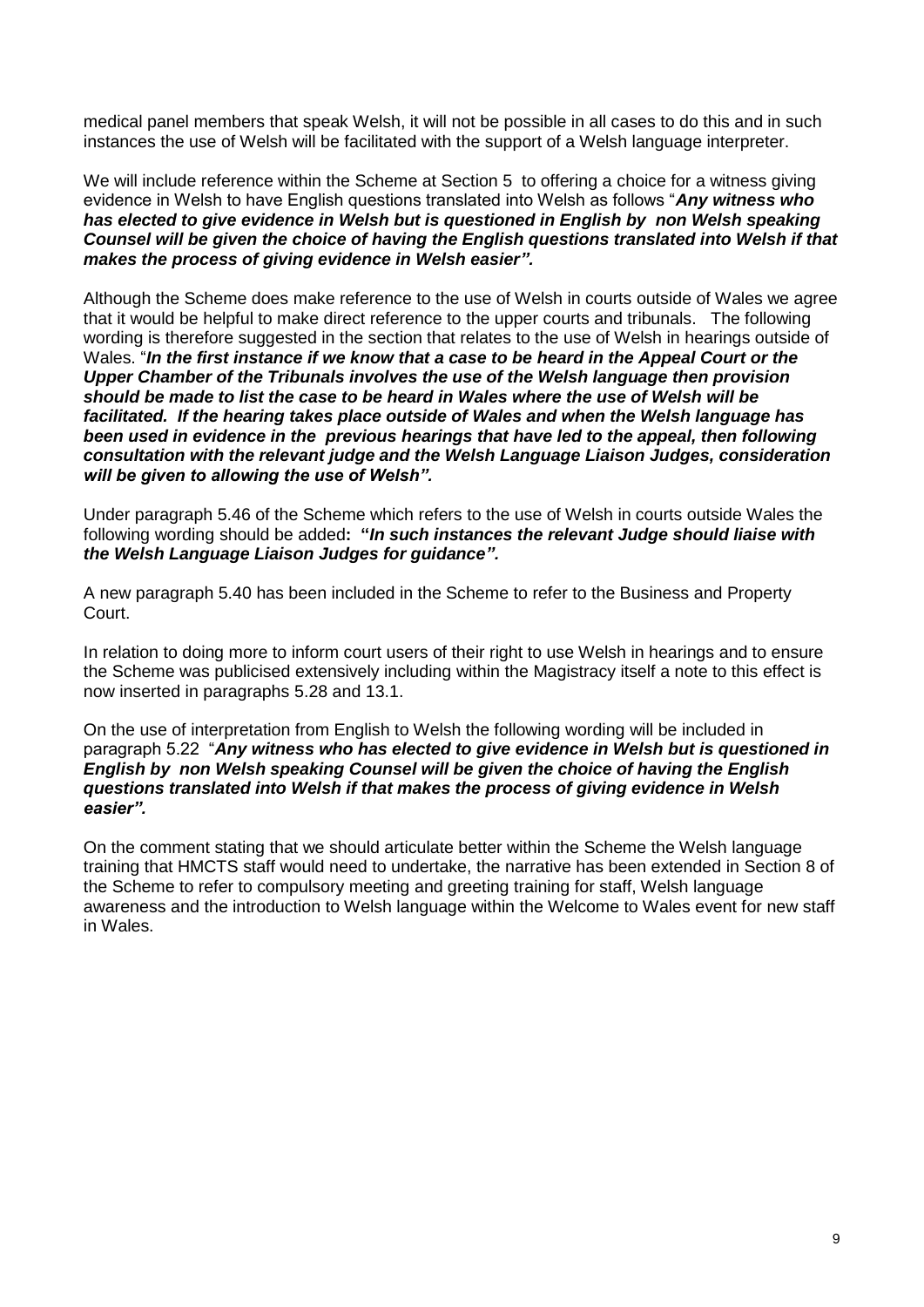#### **2. What improvements if any would you make to the Scheme?**

Four comments made direct reference to publicising the Scheme especially within the Magistracy and the courts and tribunals buildings themselves. Comments were made in relation to creating posters to inform the public of the Scheme or even to advertise the right to use Welsh in court and tribunal hearings in the media including television.

A reference was made to noting the interest of the Welsh Language Liaison Judges in terms of responsibility for the Scheme. The reason being that the use of Welsh in a court or tribunal hearing has obvious judicial interest in terms of access to justice.

A comment was made in relation to asking legal advisers to inform every defendant and witness that they have the right to speak Welsh in a hearing if they so require.

A comment was made as to whether the existing process for dealing with complaints in relation to the Welsh language provision within Probate remains the same

One response made reference to whether HMCTS would advertise any posts in Wales with a Welsh essential specification. The Scheme currently states that "some posts within Wales will be advertised with a Welsh essential or desirable designation".

Finally one of the respondents requested that the Scheme formally makes reference to the fact that Cymdeithas Cyfieithwyr Cymru has established a Specialist Professional Category for interpreting in court/tribunals within their simultaneous interpretation membership category.

#### **HMCTS response**

In relation to publicising the Scheme and the Welsh services we offer, we will strengthen the narrative in Section 13 of the Scheme to make direct reference to providing hard copies in courts and magistrates retiring rooms together with using the social media avenues open to us to publicise the Scheme. Although television advertising will be far too expensive to pursue there is merit in looking at other channels of promoting the Scheme and the right to use Welsh by working in conjunction with the central Communications Unit to produce a You Tube video animation.

We will amend the wording under paragraph 3.3 of the Scheme under the heading of 'Responsibility for the Scheme to include the following "*The Welsh Language Liaison Judges have an important role to play in ensuring that the provisions of this Scheme are implemented in relation to the use of Welsh in court/tribunal hearings"*

The User Research conducted in 2017 by HMCTS with Welsh speakers indicated that in order to facilitate the greater use of Welsh in court hearings it might be worthwhile for legal advisers, especially in the more Welsh speaking areas of Wales e.g Caernarfon Justice Centre, to offer defendants and witnesses the opportunity of 'speaking English' as opposed to 'Welsh'. This would convey a message that the normal 'default' language of the courts is Welsh and not English. We see this more as an initiative that we can pursue as opposed to 'policy' at this stage so we do not propose to make this a policy statement within the Scheme.

In relation to the process for complaining about Welsh language provision within the probate jurisdiction of our work, the Scheme will be amended to note that a complainant, if dissatisfied with the response from the Probate Registry Manager can complain to the National Business Centre Cluster Manager as opposed to the Family and Probate Service Area Director as previously stated.

We acknowledge that work is needed to improve our external recruitment in relation to Welsh skills. During 2016 we refreshed our recruiting guidance on the Welsh language to our managers and the business case form for advertising posts includes a question on Welsh language and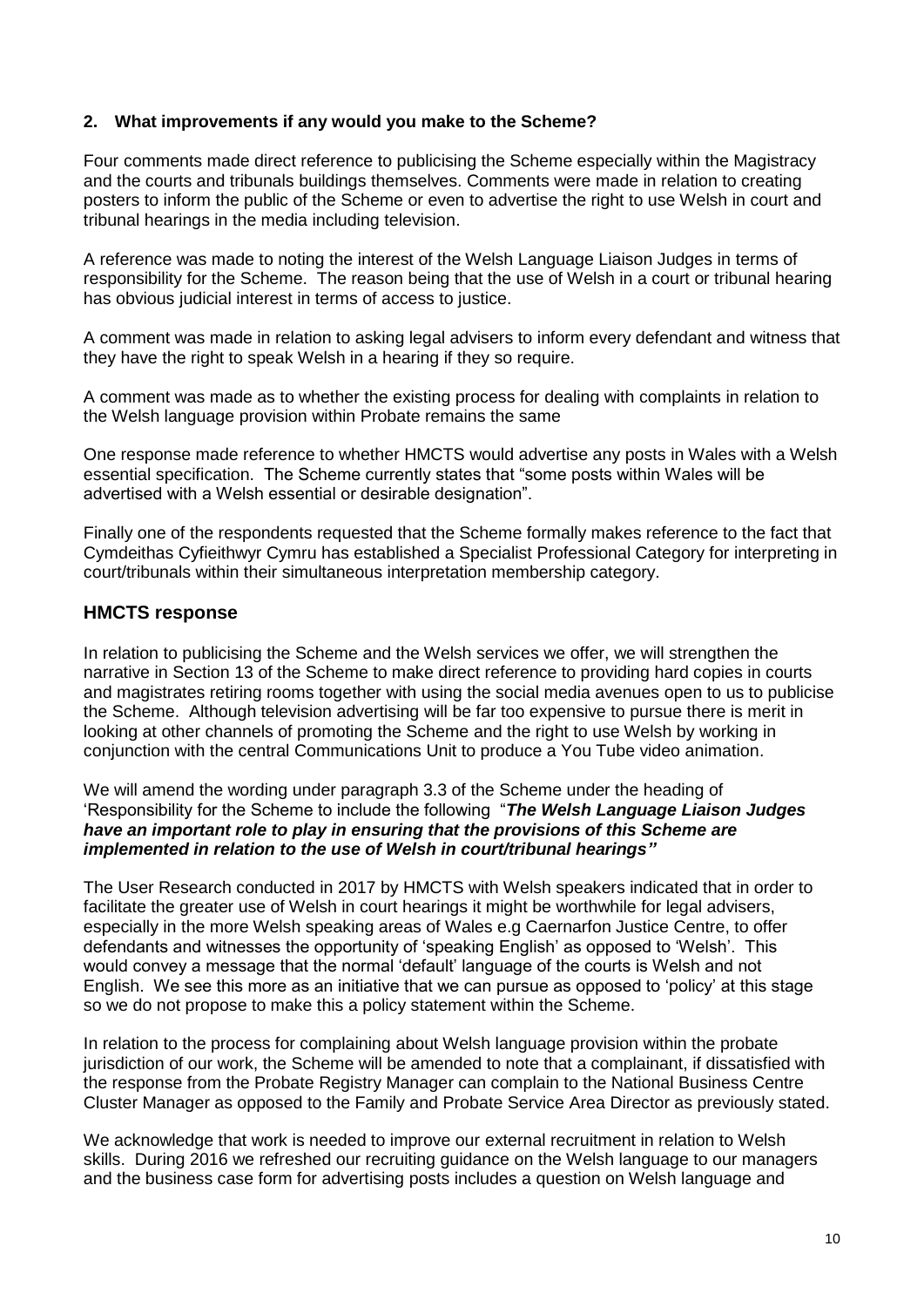whether Welsh essential was considered as a prerequisite for the post.

We have identified four posts within the organisation that require Welsh essential skills namely: Administrative Officers, Bailiffs, Ushers and Legal Advisors (other than the obvious posts within the Welsh Language Unit) and bilingual job descriptions have been prepared. However the trigger for an Operational Manager to decide whether they should advertise a post as Welsh essential or not will be based on ensuring the court or function mirrors the linguistic profile of the area it serves e.g if the Welsh speaking population of Cardiff is 30% and we have 10 legal advisers in Cardiff Magistrates Court with 3 Welsh speaking, then any departure that needs back filling will need to factor this requirement in mind.

In order to strengthen the narrative in the Scheme on recruitment one of the judicial responses suggested the addition of the words "*in close liaison with the Delivery Director for Wales"* as in the following revised extract: " *The decision as to whether a post is Welsh essential is made by local managers in close liaison with the Delivery Director for Wales based on ensuring the court/ office's linguistic profile matches that of the area it serves"*.

 We agree that the Scheme should note the fact that CCC has a specialist category for Welsh interpretation in courts/tribunals. A new paragraph 5.27 will be included in the Scheme that states "*Simultaneous interpretation in court/tribunal hearings is a specialist skill and is recognised as such by a specialist membership category by Cymdeithas Cyfieithwyr Cymru".*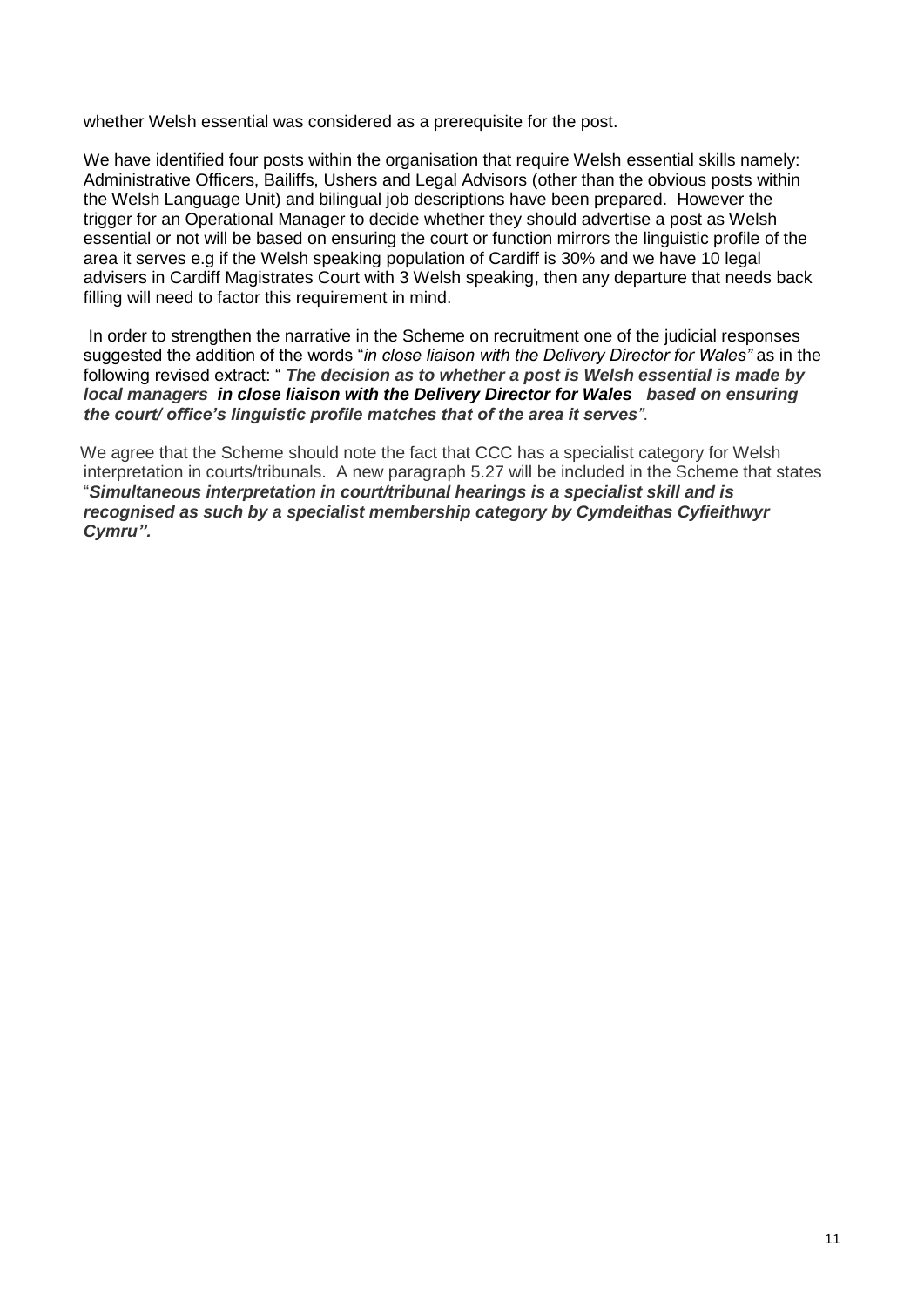#### **3. Is there anything we should include in the Scheme that would assist us to better deliver a Welsh service in a Wales that is continuously changing?**

There were two positive comments that made specific reference to the fact that the Scheme stated that HMCTS would use qualified translators who are members of Cymdeithas Cyfieithwyr Cymru if it couldn't meet the work demand internally.

One comment was received from a magistrate which referred to HMCTS publishing its own list of Welsh terms as it would assist the magistracy in their work. The comment was offered with the appreciation that standardising Welsh terms within the administration of justice could take a long time to achieve.

#### **HMCTS Response**

The Lord Chancellor's Welsh Language Standing Committee has commissioned a workgroup to look at the standardisation of terms used in the administration of justice and the workgroup has representatives from the Welsh Commissioner's Office and Welsh Government. Some 1,600 terms in the administration of justice were standardised by the old Welsh Language Board in 2013 and whilst the current workgroup's work is in progress we would suggest raising awareness within the Magistracy of those terms already standardised.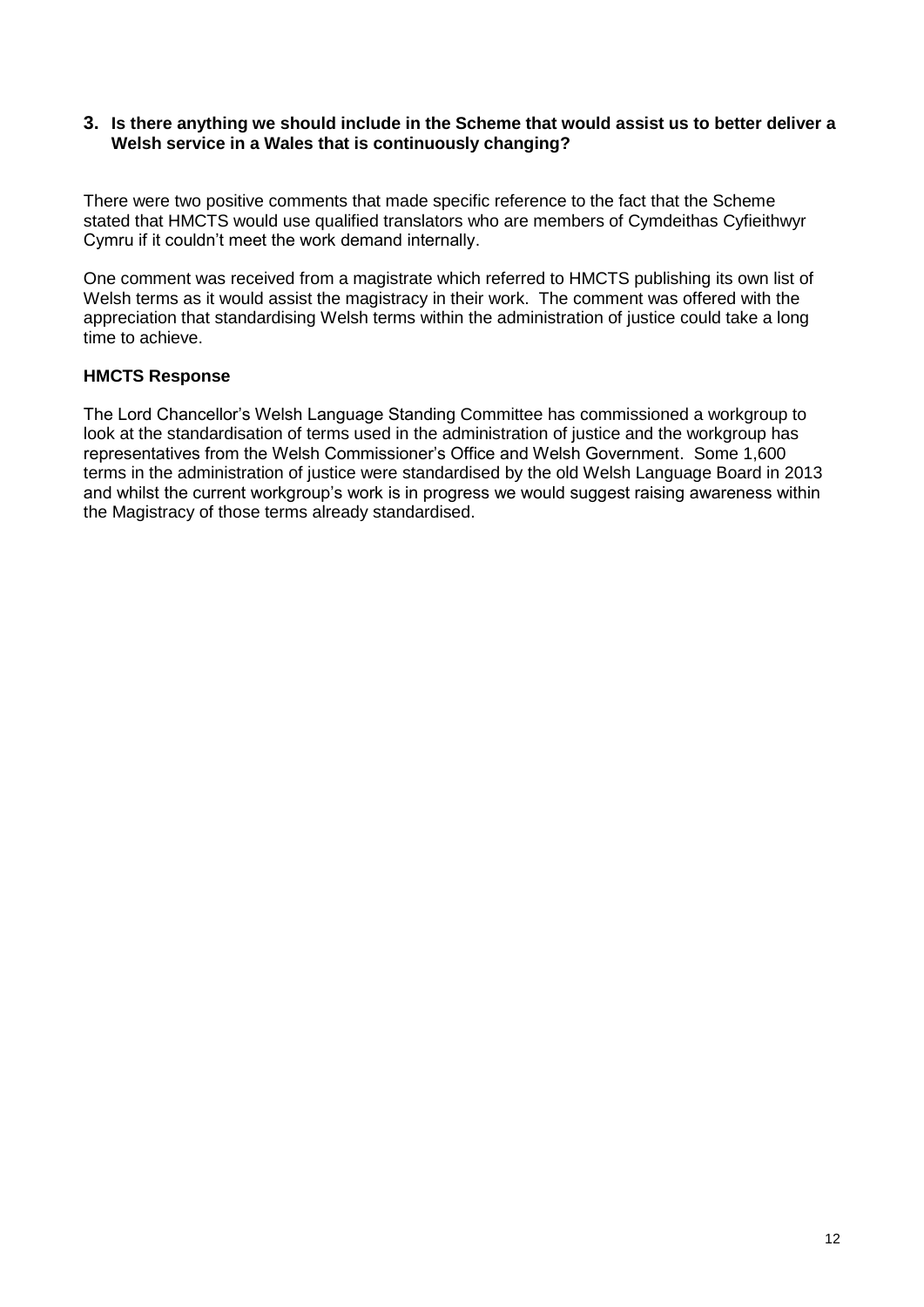#### **Conclusion and next steps**

.

HMCTS is grateful to everyone who responded to the consultation paper. All comments received have been carefully considered and where appropriate have been included in the revised Scheme. The revised Scheme is published alongside this consultation response.

We continue to recognise the importance, cultural significance and value of the Welsh language and are excited by the opportunities our reform programme affords us to provide digital services through the medium of the Welsh language.

We will continue to work with the MoJ, other partner agencies within the Department, the Judiciary and Magistracy together with other stakeholders in the justice system to further improve and develop Welsh language provision.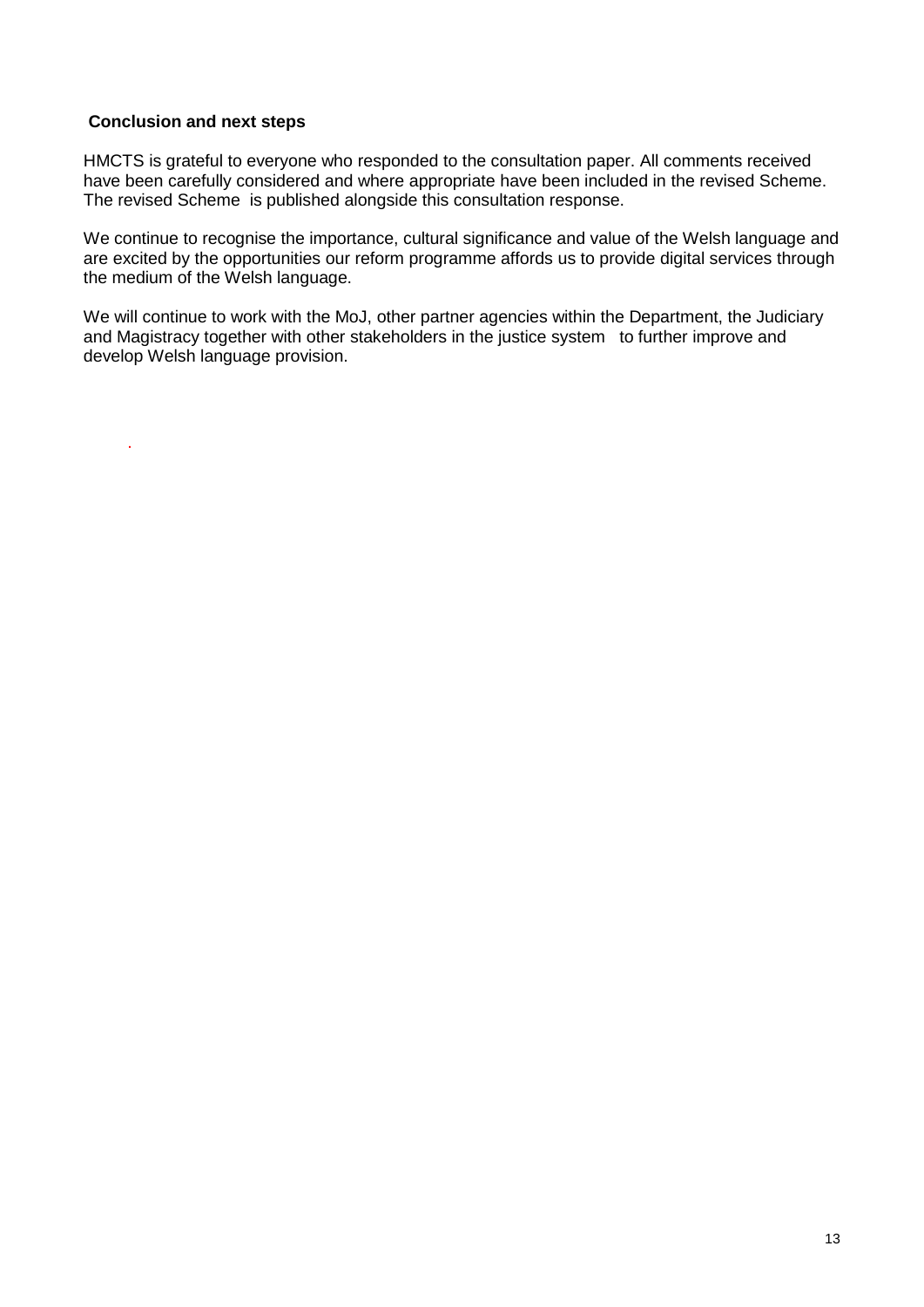## **Consultation principles**

The principles that Government departments and other public bodies should adopt for engaging stakeholders when developing policy and legislation are set out in the consultation principles.

<https://www.gov.uk/government/publications/consultation-principles-guidance>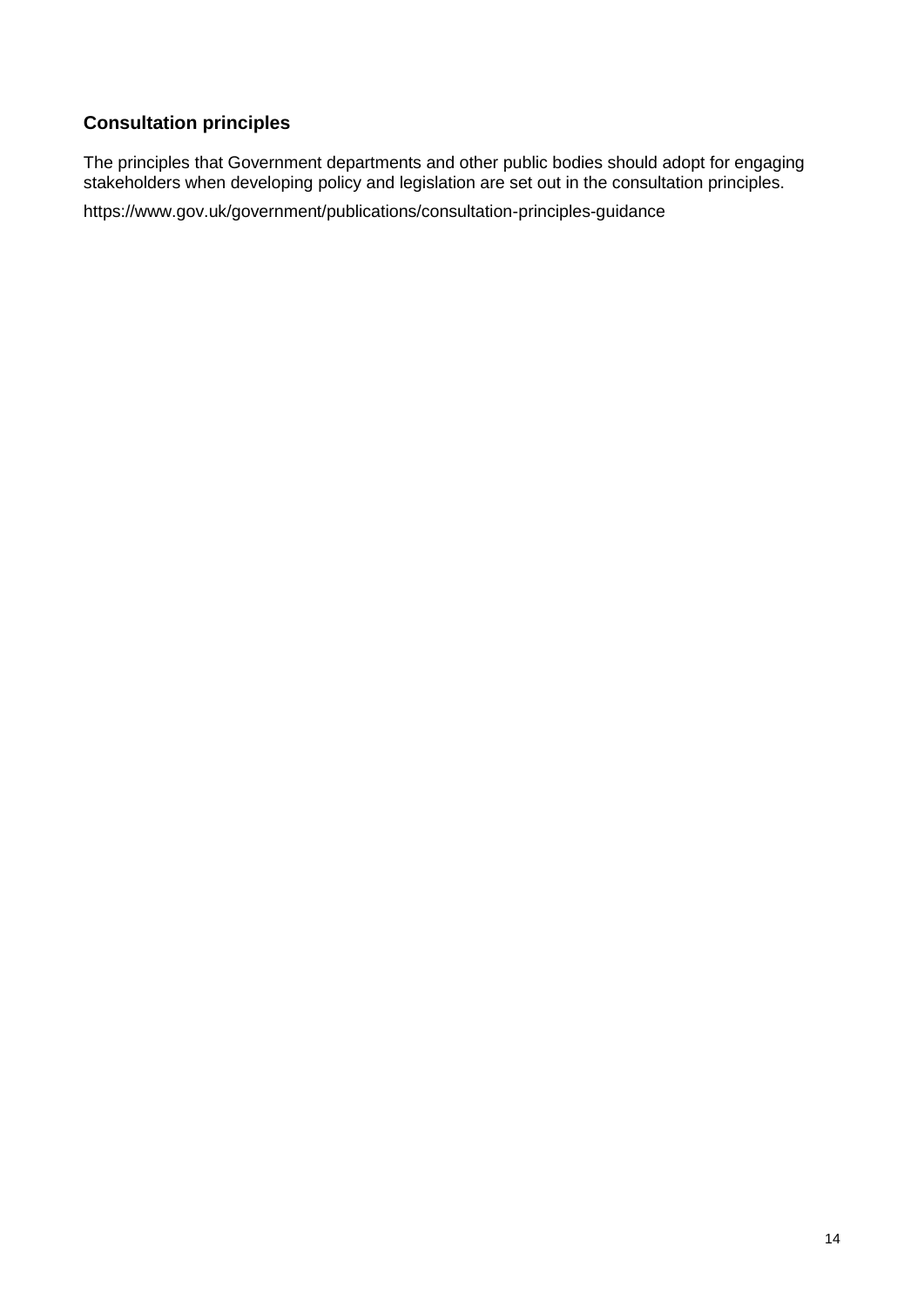## <span id="page-14-0"></span>**Annex A: List of consultation respondents**

- 1. Her Honour Judge Mererid Edwards, Welsh Language Liaison Judge
- 2. His Honour Judge Gareth Jones, Designated Family Judge for North Wales
- 3. Judge Barry Clarke, Regional Employment Tribunal Judge for Wales
- 4. Judge Anne Curran, Regional SSCS Tribunal Judge for Wales
- 5. Elfed ap Gomer J.P
- 6. David Subacchi J.P (as an individual magistrate and on behalf of the Wales Bench Chair Forum)
- 7. Emlyn Lewis J.P
- 8. Rhys Davies J.P
- 9. Stephen Rogers J.P on behalf of West Glamorgan Bench
- 10. Cymdeithas Cyfieithwyr Cymru (Association of Welsh Interpreters and Translators)
- 11. Mudiad Dathlu'r Gymraeg (Association for Celebrating the Welsh Language)
- 12. Peter Strathearn, DWP
- 13. Adam Green on behalf of South Wales Police
- 14. Hugh Simkiss, HMCTS Head of Change (CFT)
- 15. Nick Albrow, HMCTS Head of Change (Crime)
- 16. Eurgain Jarvis, HMCTS Welsh Language Policy Officer
- 17. Terry Eastman, HMCTS (member of staff)

In addition to the above respondents, HMCTS would also like to acknowledge and thank the Welsh Language Commissioner's office for the help and advice offered during the revisions to our Welsh Language Scheme.